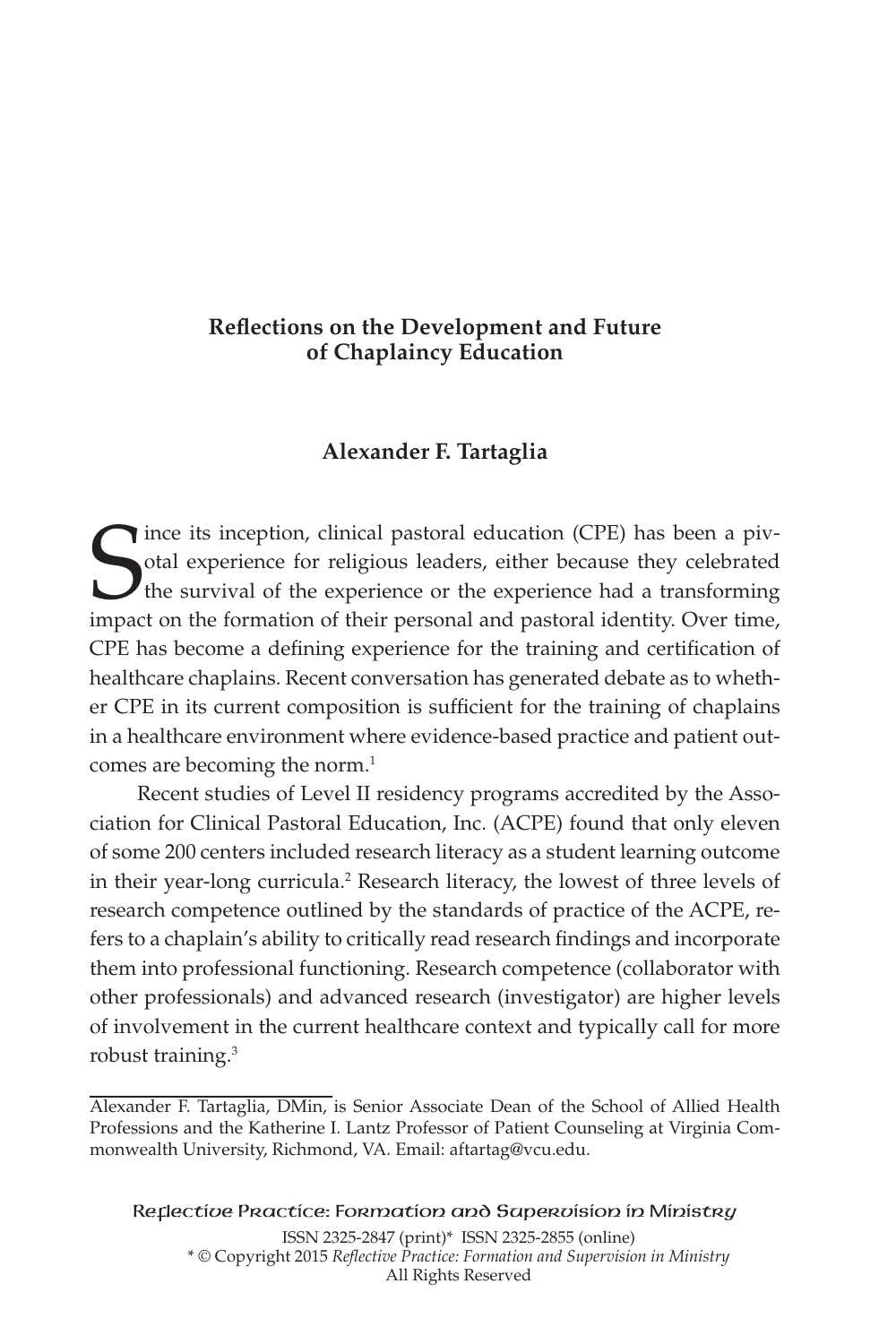Preliminary findings of a current study have found that less than half (six of fifteen interviewed so far) of the recently accredited (or re-accredited) CPE residency programs specifically address the twenty-nine professional competencies assessed for certification as a board certified chaplain (BCC).4 Some of the supervisors at those centers indicated that CPE has a broader mission, namely, that the focus of CPE is to train providers in multiple contexts. Others were emphatic that they would never consider incorporating board certification competencies directly into the curriculum on the basis that evaluating students on those competencies would run counter to process education. Additionally, there was no consensus among the ACPE supervisors interviewed as to whether board certification as a chaplain should be required for authorization to train healthcare chaplains. In another recently completed survey of ACPE accredited residency programs, we found that only nineteen percent of those centers use an electronic medical record pastoral care documentation tool grounded in a published theoretical model.<sup>5</sup> Combined with the apparent lack of consensus among the pastoral care organizations, these findings contribute to the current environment where chaplains often sit on the periphery of the dialogue between spirituality and healthcare.

Nonetheless, CPE has an extensive history of preparing individuals for professional chaplaincy and has established itself as an accepted training program in hundreds of healthcare settings. CPE was conceived as a method of theological education by which persons learn the "art" of pastoral ministry through actual, supervised encounters with individuals in crisis. The practice emerged as an attempt to bridge the gap between the theoretical study of theology and the clinical encounter with persons experiencing human suffering.<sup>6</sup> Consequently, the founders of the CPE movement were characterized by Brooks Holifield as moral reformers concerned with reshaping the ethical sensibilities of theological education as well as professional leadership.7

Although CPE emerged as a reformation movement within theological education, my thesis for this paper is that within the current healthcare context a second moral reform is indicated. As such, I am proposing a curriculum model for chaplaincy training that draws upon the ethical assumptions underlying CPE, the historical development of the movement, and the contemporary healthcare environment that is calling for a new paradigm.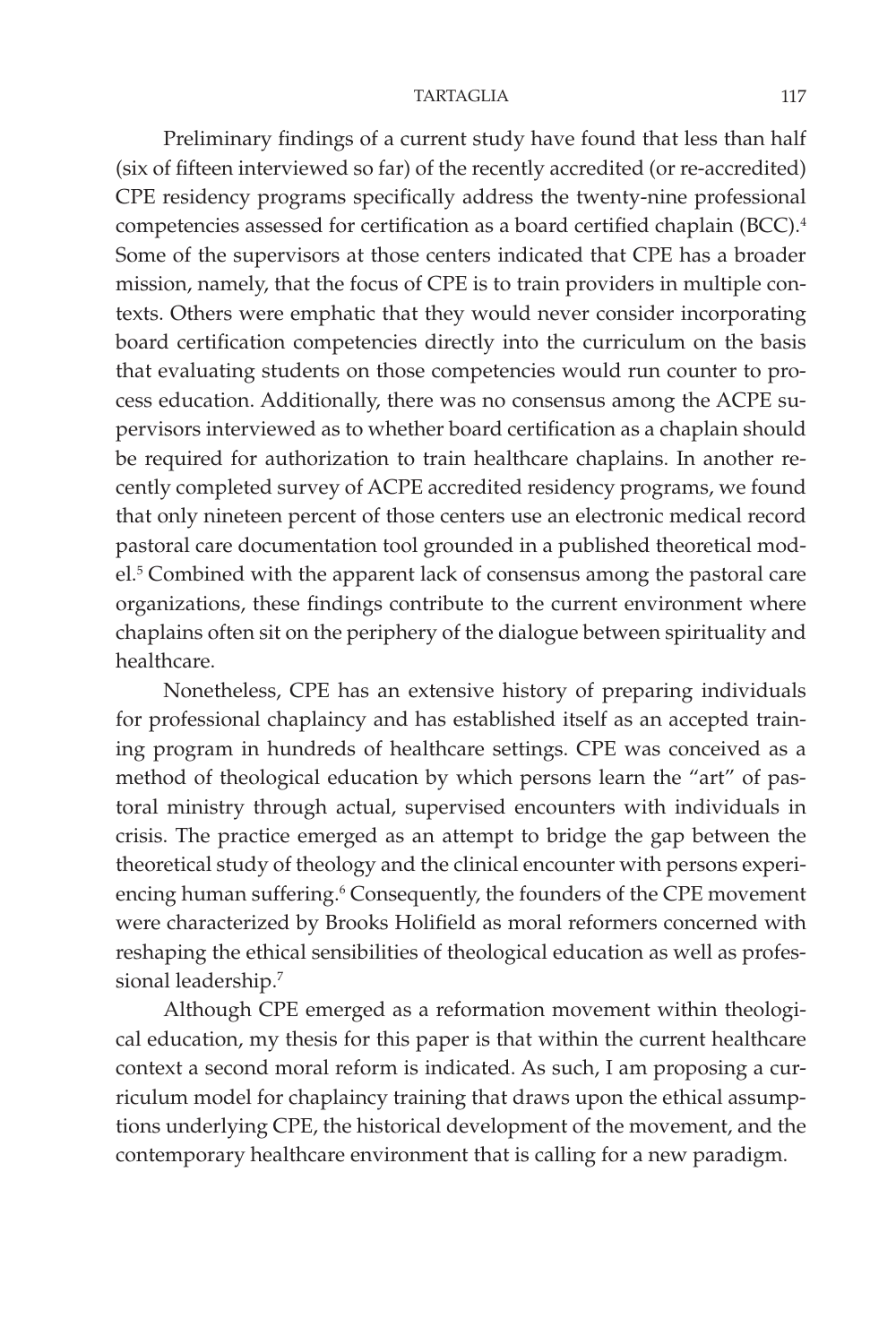## ETHICAL ASSUMPTIONS

Historically, ethical methodology has been classified according to one of the modes of thinking that defines that which is considered normative. The three typological frameworks are traditionally referred to as deontological ethics, teleological ethics, and contextual (situational) ethics.<sup>8</sup>

Deontological ethics is preoccupied with the question, "What is right?" Appealing to some universal authority as its primary criterion for reflection and evaluation, this type of ethical discourse tends to take the form of principles, rules, or codes and emphasizes the content of an obligation. Teleological ethics in contrast is preoccupied with the question, "What is good?" Its appeal is to purposes, goals, and ends with an emphasis on the consequences and outcomes of a given action. Contextual ethics is that mode of ethical discourse that forces the 'right' and the 'good' to address a particular situation. Rooted in the view of the individual as participant who 'acts' under certain circumstances, contextual ethics recognizes 'choice' in all human conduct. By asking what is the 'fitting' thing to do within a situation, this approach appeals to personal freedom and guides action toward 'appropriateness.'

It is important to note that, standing alone, none of these approaches are sufficient. Rather, the most comprehensive and therefore most responsible normative stance incorporates all three modes. The task of ethics then becomes to develop a relative agreement among the diverse ethical pressures of the right, good, and fit in order to find that which can be ascertained as normative for a particular social system.<sup>9</sup> This most sound standpoint is defined as the "normative ethos."

The twentieth-century shift in the direction of theological education (CPE) called for an evolution of the prevailing "normative ethos." Historically, traditional theological education was deontological in nature. It imparted theological truths of the tradition to students who in turn brought them to bear in understanding human nature and advising others of the proper behavior in the resolution of personal dilemmas. The methods and means of imparting truths were pedagogical, with the teacher as knower and the student as recipient of knowledge.

The introduction of CPE significantly altered educational methodology and, in the process, set the stage for "truth" to be subjected to the lens of experience and thus be considered changeable. The result was an ethical transition in the educational philosophy upon which CPE was founded, namely, a shift in the normative ethos to one informed by teleological factors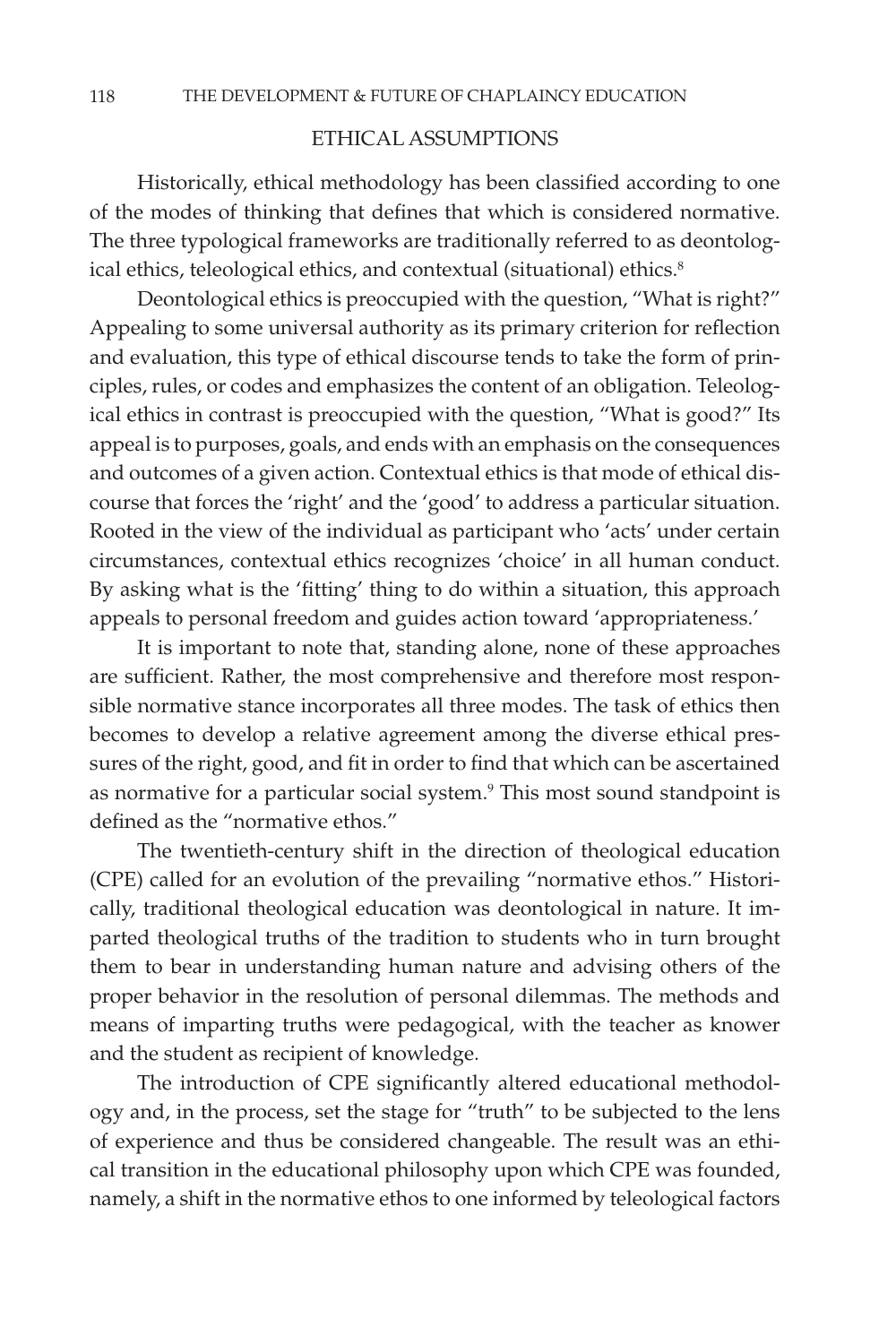that focus on personal formation and skill development. The recommendations set forth in this paper suggest that the second moral shift is toward a situational focus in which the learning is increasingly defined by the clinical context.

## FOUNDATIONS OF CPE

William Keller, a Cincinnati physician influenced by the social gospel movement, was committed to bringing theological students out of the classroom and into communities to address the social challenges associated with poverty, discrimination, and family dysfunction. Keller was among the first to introduce the concept of "learning by doing" as a way of addressing the deficiencies in theological education inherent in three years of purely academic study.<sup>10</sup> Assigning students to community agencies under the supervision of clinical social workers, Keller brought a teleological perspective to clinical training aimed at improving the lives of others by transforming social systems. For him, learning to carry out the mission or socially redeeming work of the "church" rather than the personal growth of the learner was primary.

Not unlike Keller, Richard Cabot represented a reform that was similarly teleological in expression. Cabot, a Boston physician committed to health promotion, focused on professional competence and teaching theological students to respond appropriately to the needs expressed by the sick and the dying.<sup>11</sup> Cabot believed that students needed to practice theology where it was most needed, in personal contact with individuals in trouble.<sup>12</sup> Cabot and Keller both utilized the case study method to explore the stories of persons in need and to develop informed and compassionate responses to those needs. Distinct from Keller, Cabot's focus was on human growth, which he claimed to be the central goal of ministry, with healing professions addressing the emotional as well as the physical aspects of illness.13 In these early days of clinical training, it was Cabot who took seriously the struggle experienced by pastoral care providers in talking with patients about personal problems.

The third reformer, often referred to as the "father" of CPE, was Anton Boisen. Boisen's focus was less on training students to provide pastoral and/or social services and more on understanding religious experience.<sup>14</sup> In 1925, as chaplain at Worcester State Hospital, Boisen used case studies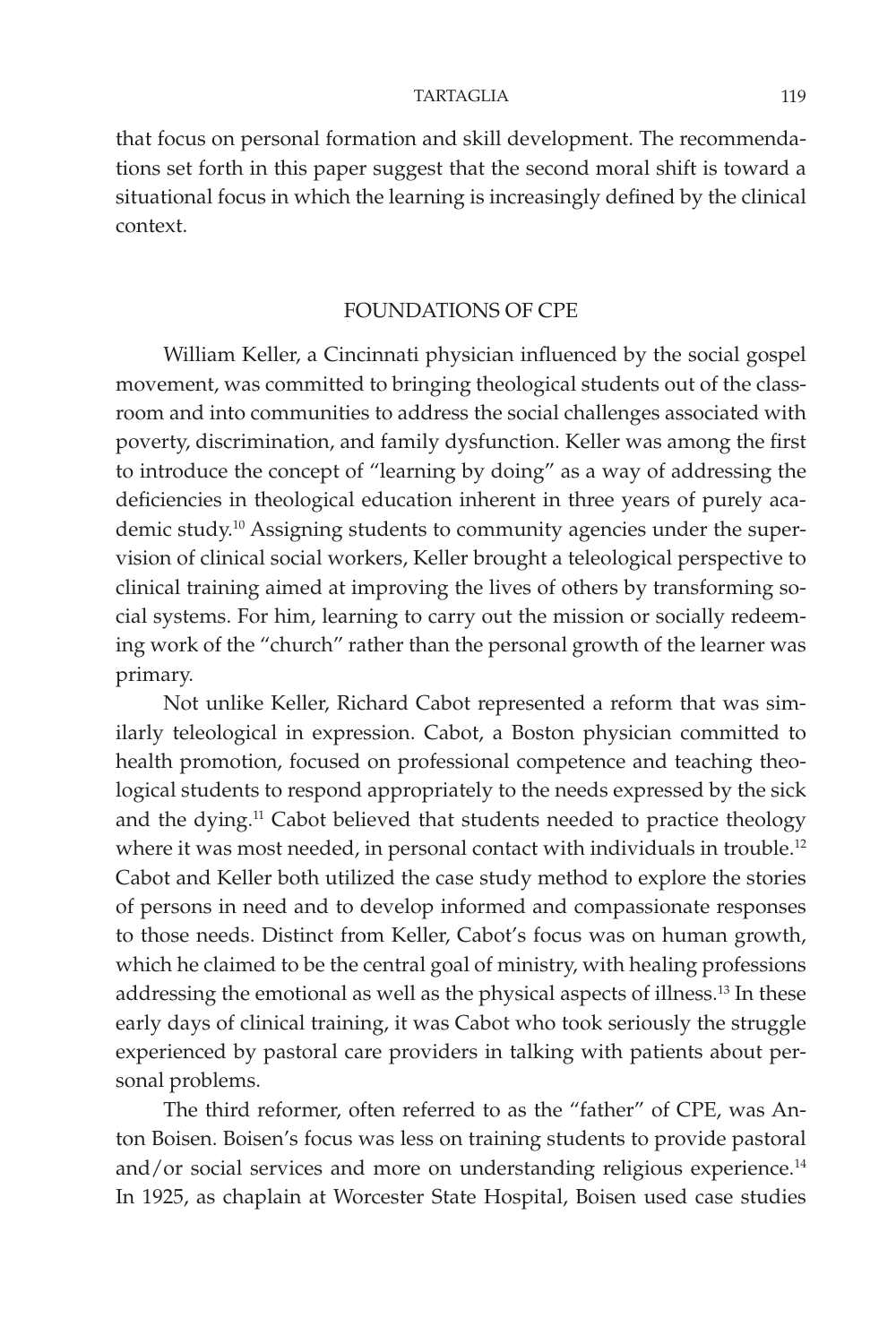of mentally ill patients, so-called "living human documents," to help students reflect theologically. He wanted students to study mental illness as a way of understanding religious experience. Less interested in teaching pastoral skills, his primary aim was for his students to develop new theological truths.15 Boisen's teaching was contextual in nature in that he sought to understand theologically the unique stories of individuals.

## DEVELOPMENMT OF CPE

As the CPE movement developed, it introduced a shift from "systematic" theology to what became known as "clinical" theology. This transition required being open to the observed rather than to the assumed religious experience of those in critical need. It required openness to the feelings and emotions as well as a willingness to explore the meaning of those emotions and their relationship to theological constructs. Clinical theology came to include ongoing dialogue between theory and experience as well as between concept and emotion, and it opened itself to new insights about the significant questions of living.

As evidenced by the slow changes in curricula, this evolution within theological education was initially met with resistance. It was not until 1931 that Andover Newton Theological School became the first seminary to employ a faculty member as director of clinical training. The conflict over the focus of clinical training within the movement itself led to an internal struggle. In New England, the group that eventually organized as the Institute for Pastoral Care primarily emphasized the cultivation of traditional pastoral identity. Preserving a distinctly "pastoral" orientation, they maintained a 'shepherding' perspective and the notion that clergy were "shepherds of the soul." Attention in New England was toward methodological innovation leading to skill development and competence as the basis for professional formation. The student-patient relationship was the locus of learning. This position was strongly advocated not only by Cabot but also by Russell Dicks, who practiced writing the dialogues of visits with patients immediately following the encounter. Dicks believed that the immediate recounting of visits provided the opportunity for self-criticism, self-evaluation, and self-improvement.<sup>16</sup> Thus, we have the birth of the verbatim as we know it today.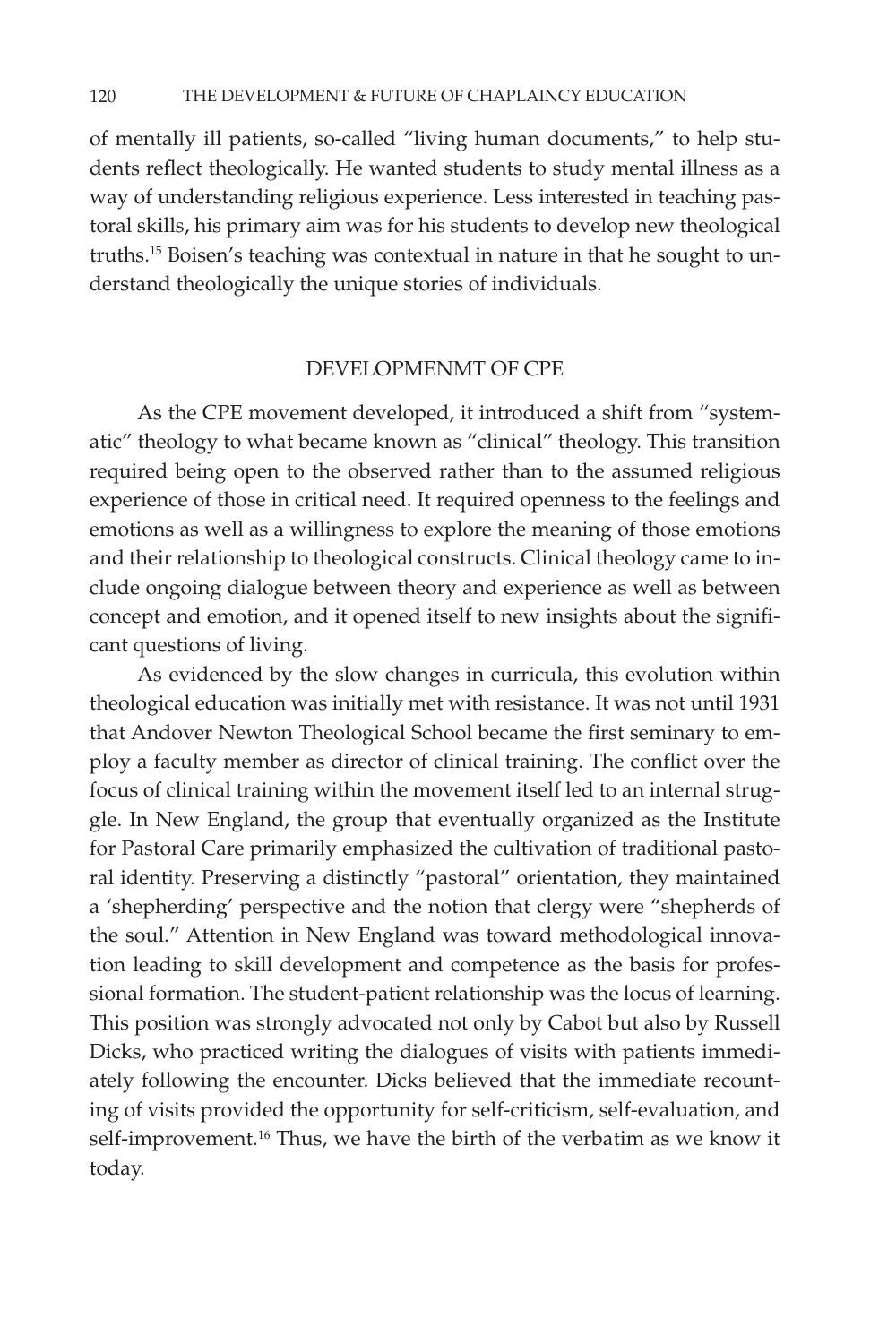Meanwhile, in New York where the Council for Clinical Training emerged, the dominant metaphors were derived originally from Boisen and strongly promoted by Helen Flanders Dunbar. Drawing extensively from theories of the psychology of religion, crucial attention was riveted on the drives and impulses of the personality.<sup>17</sup> The New York group promoted a more psychodynamic approach to learning, reframing the focus of pastoral care from advice-giving to emotionally freeing patients to think about and find resolution for their own problems.<sup>18</sup> When shifting to supervision, the focus became helping theological students to understand their own emotions and to develop a psychological understanding of those to whom they ministered.19 The locus of learning was the supervisor-student relationship. The ethical focus "ends" became freedom rather than formation, with healing as "liberation of the self" and the image of the clergyperson as "physician of the soul."

This ideological discrepancy accompanied the formative years of CPE, with the education vs. therapy debate continuing to the present. Those who accented education defined the goals of CPE in terms of ministry to be performed, with personal change and emotional growth of the chaplain as secondary to pastoral formation. The therapy advocates viewed professional understanding and role development, as well as the quality of pastoral functioning, as byproducts of self-understanding and personal maturation.<sup>20</sup> The ethical norms (oughts) were essentially teleological ones: professional authenticity vs. authentic personhood, professional vs. personal identity, vested authority vs. personal authority. While the internal tension within the pastoral care movement had strengthened and expanded the task of supervision, it drew energy away from what was happening in the medical establishment and deterred the development of chaplaincy as a clinical profession. Formation and freedom became the primary foci and dominant ethical drivers at the expense of developing metrics for measuring effective pastoral care or agreement on quality standards for chaplains. Even now most professional chaplains would struggle to define those metrics, instead working under the assumption that they know quality care when they see it. One could argue that CPE has come to justify the lack of scientific rigor under the guise of "intuition."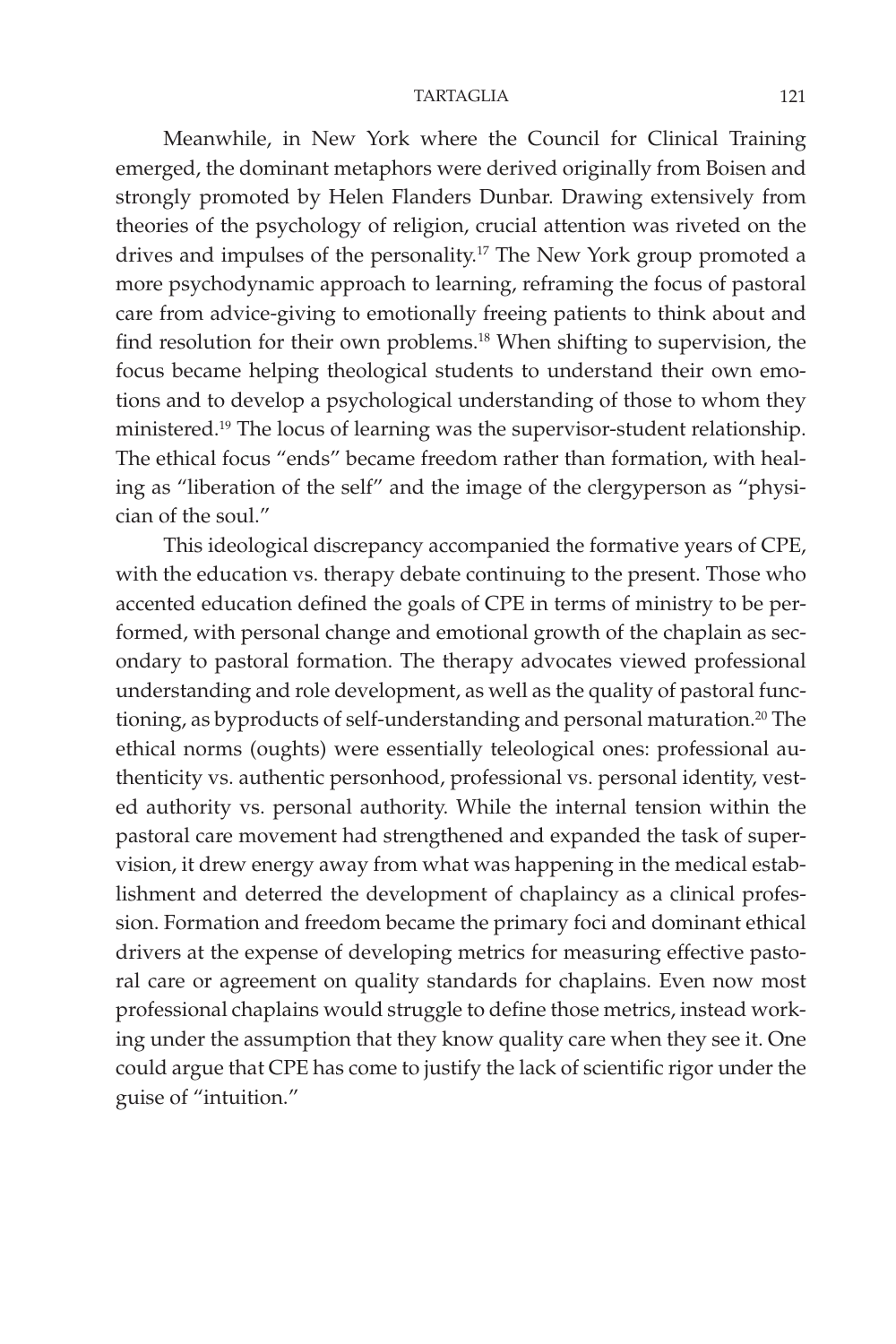## LEARNING MODELS

The movement to establish a new normative ethos for theological education did not exist in a vacuum. A significant factor concurrent with this shift was the changes in educational philosophy emerging from pragmatism. These educational reforms are highlighted by the work of John Dewey.<sup>21</sup> Grounded in the ideas of Charles Pierce and William James, Dewey set about critiquing current theories of how a state of "satisfaction" could be achieved and maintained by deception. Dewey suggested three methods of achieving a state of satisfaction that impeded learning: (1) the "method of tenacity" whereby one clings to beliefs merely because they are comfortable, (2) the "method of authority" in which one appeals to tradition or power (it has always been done this way, or doing it "my" way), and (3) the "a priori method" based on intuition or what "feels" right or wrong or "I'll know it when I see it." In response to these purported stances toward "knowing" or "learning," Dewey proposed the "scientific method" centered on "control" (ability to influence the environment), "public test" (experimentation), and further objective tests (repeated experiments where one could come to reasonable proof or consensus). For Dewey, *how to think* was as important as *what to think.* For Dewey, experience was the beginning and end of education and the process of learning determined the product.<sup>22</sup> The cycle of learning follows the scientific method that is ongoing and progressive. It is, if you will, the action-reflection model, which includes movement from concrete experience to observation and reflection on that experience to formulation of new concepts in conjunction with existing theories and finally to testing those new concepts. Taken in these terms, the ends of education are not fixed. Rather, they are changeable and can be modified in relation to shifting environmental conditions (in CPE we claim that learning is transferrable). Therefore, the chief ends of education must be stated in terms of processes rather than static states: the promotion of reflective behavior, the promotion of growth and health. Education then becomes its own end—teach the person to fish rather than give the person a fish.

The influence of Dewey's theory of education has been a hallmark of CPE and remains closely tied to theorists who have continued to inform the movement. The educational theorists embraced by many CPE supervisors are still linked to Dewey's lineage, such as Malcolm Knowles's self-directed learning (andragogy) and Parker Palmer's devotion to teachers and learners as partners. Others, like Chris Argyris and David Schon, have in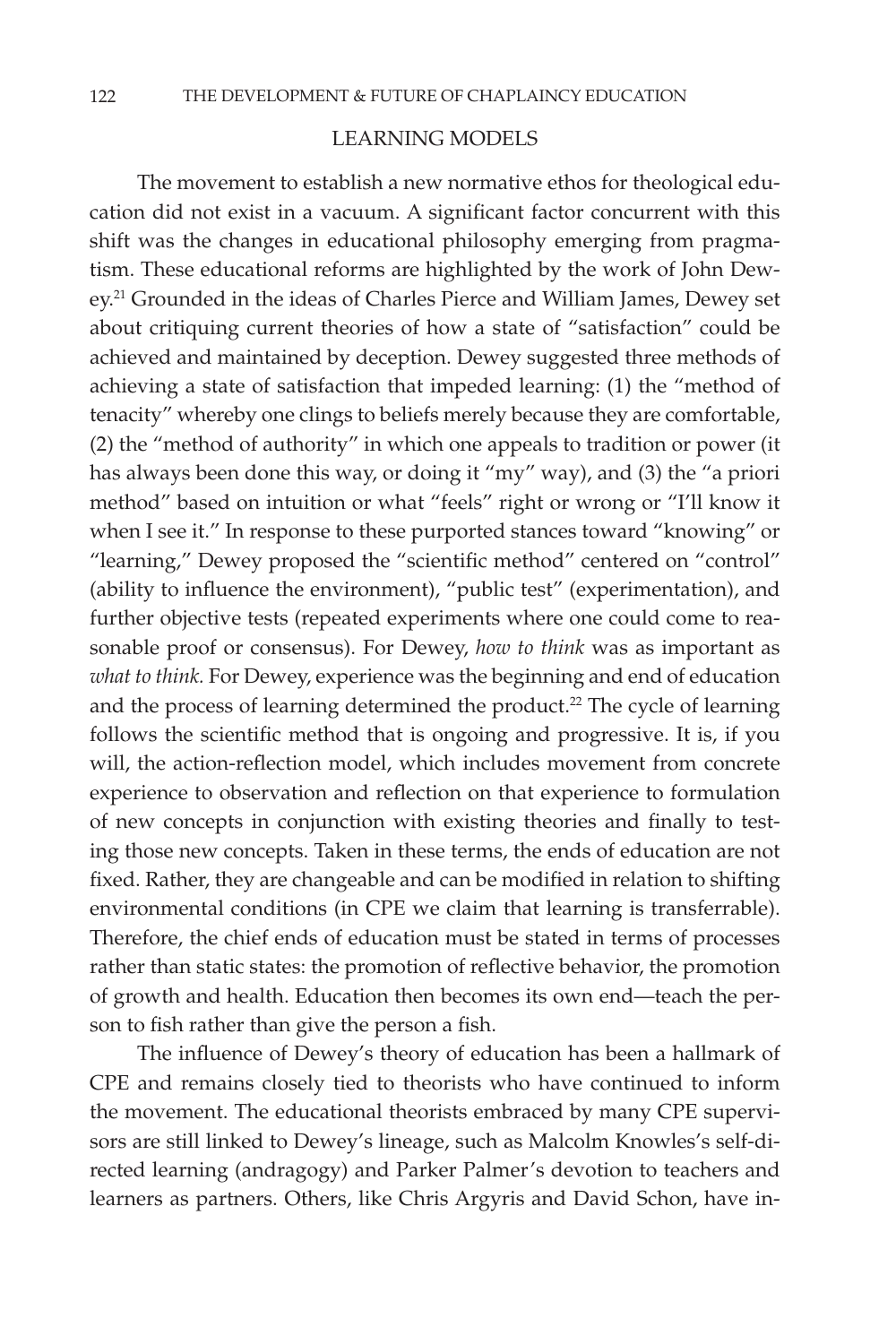troduced reflective concepts such as "double-loop learning" and "espoused theory vs. theory in use." More recently, bell hooks has focused on "engaged pedagogy."

While CPE embraced the principle focus on experiential learning, two things that the profession is seeking to recapture in the training of chaplains fell to the background. For one, the shift in education came at the expense of the scientific method associated with learning as a research enterprise. In addition, the preoccupation with how learning occurs took precedence over what needed to be understood about healthcare and the role of the chaplain in order to succeed in the ever-emerging clinical context.

## NEW FOCUS

The shift in educational methodology had a parallel in the restructuring of medical education. Responding to the findings of the 1910 Flexner Report, medical education was expanded to incorporate a more robust clinical component. Physicians began to be trained in a more scientific manner, with medical faculty more focused on research. In addition, medical schools (now reduced in number) were given control of clinical instruction in hospitals.

The significance of this transition for the development of chaplaincy is that while the medical establishment increasingly focused on what became known as "evidence-based practice," CPE clung to professional formation and educational methodology. The early stages of healthcare chaplaincy did not follow the route of medical education. Rather than affiliating with the institutions where they would practice, chaplains were more tied to religious organizations that were primarily concerned with congregational life. The result was that chaplains found themselves on an island between two of the three historic professions but embraced by neither.

In many instances, chaplains were local clergy who volunteered their time. Additional chaplains were often assigned to hospitals by different religious groups without any coordinated effort. While these arrangements afforded access to patients, accountability to hosting organizations was minimal, resulting in increased marginalization, limited credibility, inconsistent practice, and a lack of integration. The phenomenon has consequences to this day as chaplains continue to find their place within healthcare institutions.

Another factor worth noting is that while the "founders" are credited with the emergence of clinical pastoral education and while CPE has be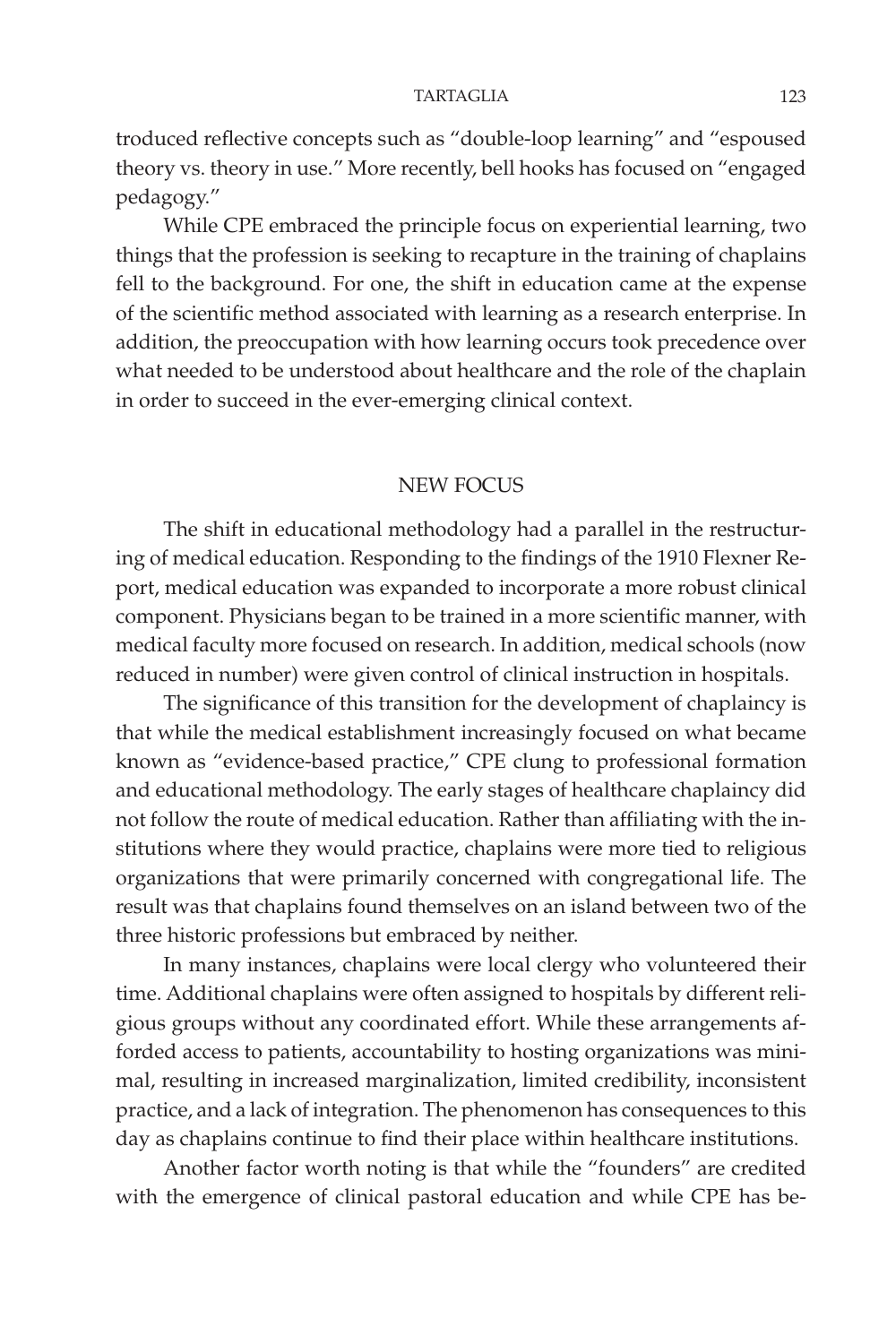come the defining experience in the training of chaplains, none of them saw their goal as training chaplains for healthcare. The first glimpse of that goal came in 1939 when Russell Dicks outlined his considerations for the requirements of effective hospital chaplains:

- Hospital chaplains must remain connected to hospital staff caring for patients.
- Hospital chaplains must have a plan based on the severity of patient illness, patient need, and clarity about which patients should be visited.
- • Hospital chaplains should be accountable to hospital personnel.
- Hospital chaplains should keep records of their visits.

Dicks shifted the perspective on chaplains away from the provision of religious rituals to the promotion of patients' physical recovery and spiritual health. While Dicks set out the first standards of practice for hospital chaplains, the evolution of the profession seemingly failed to follow.<sup>23</sup> The fact that consensual professional standards did not re-emerge for the profession until 2009, eighty years later, is a telling statement about the place of chaplaincy in the emerging pastoral care movement.

## FUTURE STEPS

The debate over whether CPE in its current configuration is sufficient for the training of healthcare chaplains remains critical. The movement from "learning objectives" to "learning outcomes" in CPE is a shift in a positive direction. However, ACPE has not developed any consensus metrics on what constitutes evidence that a student has met these outcomes. Furthermore, there is little correlation between CPE learning outcomes and the standards of practice for professional chaplaincy. Limited research has been conducted on the measureable changes in student learning resulting from CPE training.24 More study needs to be conducted if CPE is to develop evidence-based practice for the use of CPE to train chaplains; without it, determination of student competence typically falls to the personal evaluation of a single supervisor.

The balance to this primacy of the supervisor-student relationship is a return to the shared value of those served—patients and families. Despite increased attention to spiritual care and the growing availability of chaplains in healthcare organizations, fundamental problems persist. As Wendy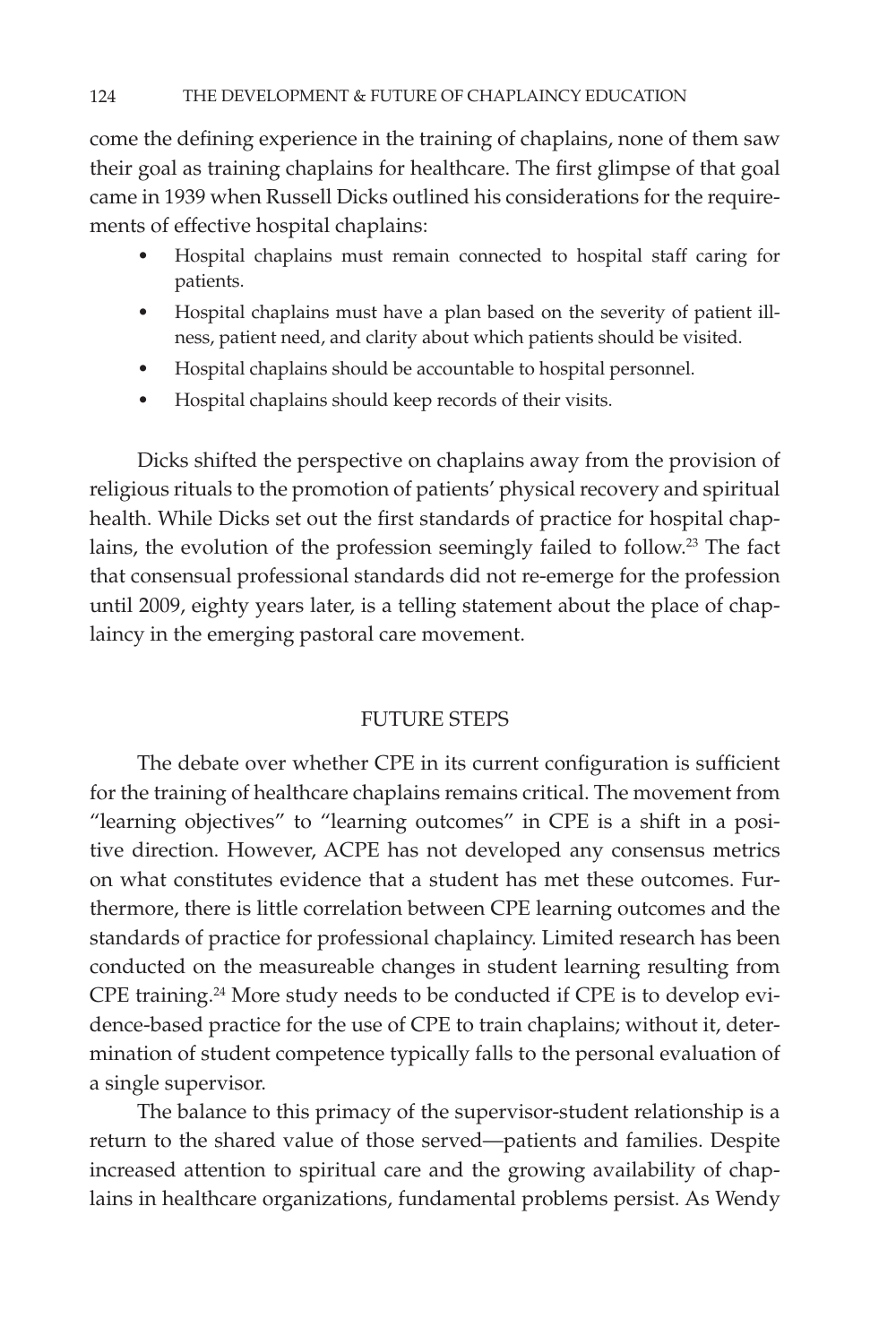Cadge reports in her book *Paging God*, healthcare institutions continue to face limitations in adequately addressing the spiritual needs of patients. 25 Cadge references the 2009 study of Balboni et al. indicating that seventy-two percent of patients with advanced cancer report not having their spiritual needs supported by the medical system.<sup>26</sup> This statistic becomes more significant alongside numerous studies where those who report having those needs met experienced a higher quality of life. 27

What are some key areas needing attention that might promote further development of health care chaplaincy as a clinical profession? The first is the need to arrive at consensus on professional standard definitions, particularly that of the "role" of the chaplain. The profession has redefined itself as providing "spiritual" rather than "pastoral" care. While this change is quite entrenched, there is no uniform definition of spirituality and thus no uniform definition of spiritual care. The closest attempt at this was the Archstone project, which has had limited circulation within the profession.<sup>28</sup> Second, despite the clear expectation that a fundamental standard of practice for chaplains is to conduct spiritual assessments, there are no commonly held metrics or accepted components or content elements for such assessments.29 Third, there are no established criteria for prioritizing patient visitation or for determining which patients should be seen by a professional chaplain. Responding to deaths and traumas is common in developed scopes of service. Yet, a number of pastoral care departments have no established scope, and only limited numbers of departments are either attached to protocols or have tactical plans regarding visitation.<sup>30</sup> This is a significant efficiency issue in a cost-conscious healthcare environment.

Fourth, there are few established spiritual pathways for caring for specific patient populations that have been exposed to ongoing evaluation. The development of spiritual pathways assumes knowledge of particular disease processes and of the impact the diseases can have on the emotional and spiritual lives of persons with those diseases as well as of the interventions to address the human suffering associated with them. Such pathways will need to be outcome-driven.

Fifth, the conversation will need to shift away from what "chaplains do" to what healthcare organizations do and how the chaplain's role can serve that mission. After all, patients come to hospitals for medical care, not spiritual care. This will mean partnering with our healthcare colleagues to develop organized strategies to promote health and address the needs of patients and families. Sixth, regular examination of the standards of pro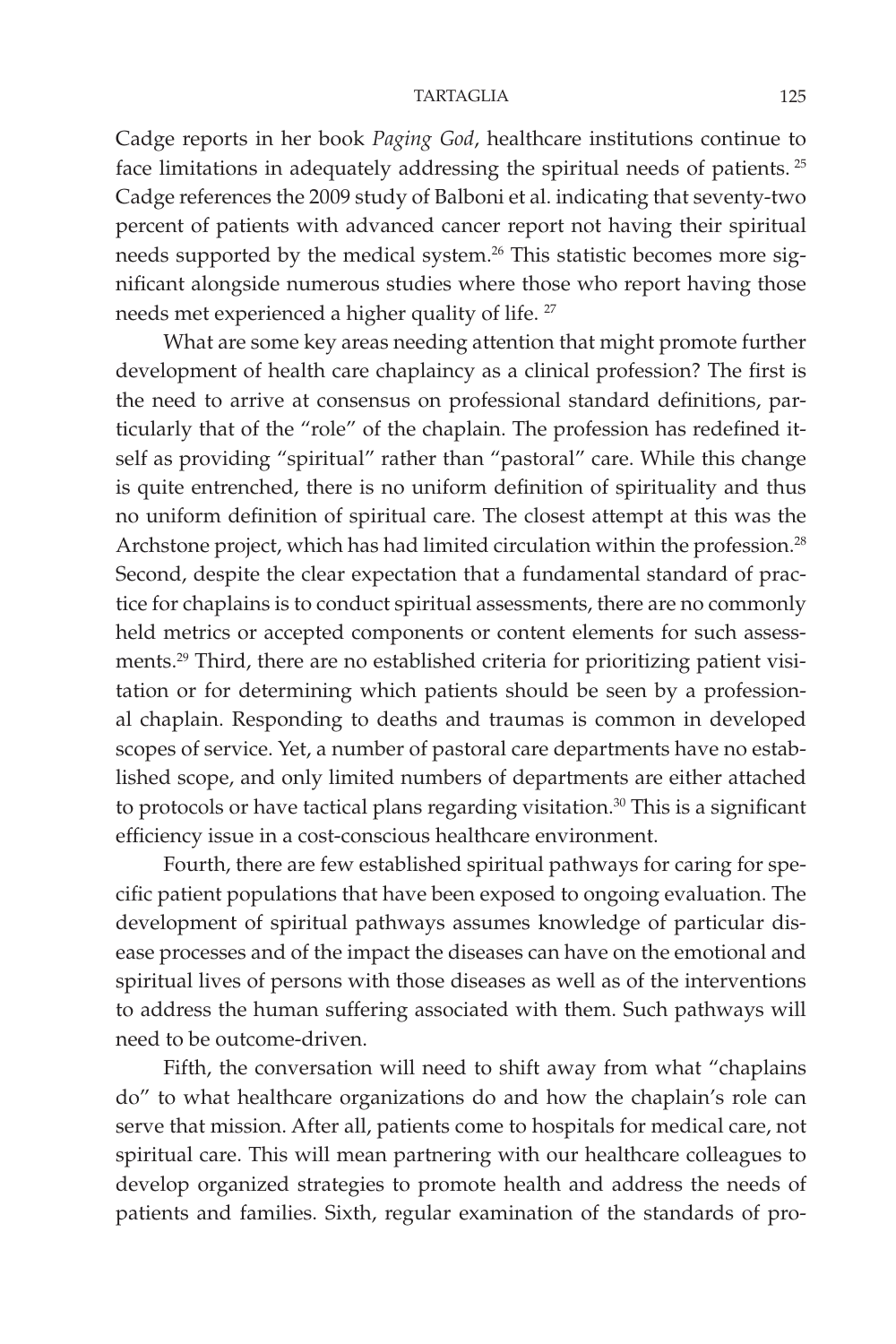fessional practice is necessary to ensure that their adaptation parallels the advances in healthcare delivery. Finally, we will want to continue to move toward becoming a research-informed profession supported by evidencebased practice that is defined and characterized by the use of scientific findings to inform assessment and intervention in the spiritual care of persons.<sup>31</sup> This will include developing best practices emerging from collaborative research and performance improvement.

As chaplaincy moves to embrace these changes, we will be able to realize the shifting paradigm for the profession from the earliest days when chaplains represented religious communities operating "in response to individual sin" to the paradigm that came to dominate CPE training—building genuine relationships with patients and demonstrating empathic listening—to the more recent model described by Jack Gleason as "outcome oriented chaplaincy."32

## RECOMMENDATIONS FOR TRAINING

This brings us to the need to explore a learning/training model for the education of healthcare chaplains. Figure 1 is a visual attempt to capture the reflections in this paper. It is offered as a variation from the traditional action-reflection model. As with any educational model, we would begin with the expected outcomes. What knowledge and skills need to be learned? What methods should be employed in imparting those learning outcomes? Then we would ask what structures would need to be put in place to maximize the opportunity for such learning. In 2000, the Department of Patient Counseling at Virginia Commonwealth University received approval by the State Council on Higher Education in Virginia to offer a Master of Science degree that was compliant with ACPE standards. The development of the curriculum for this degree was an initial step in forming an academic and clinical program designed to support learning specifically for healthcare chaplains. In addition to the employment of traditional methods embedded in CPE, the curriculum design required students to embrace a theological and psychological stance from which they operate and reflect. It also added specific content components such as clinical ethics, leadership and management in chaplaincy, process improvement methodology, and an introduction to research literacy.<sup>33</sup>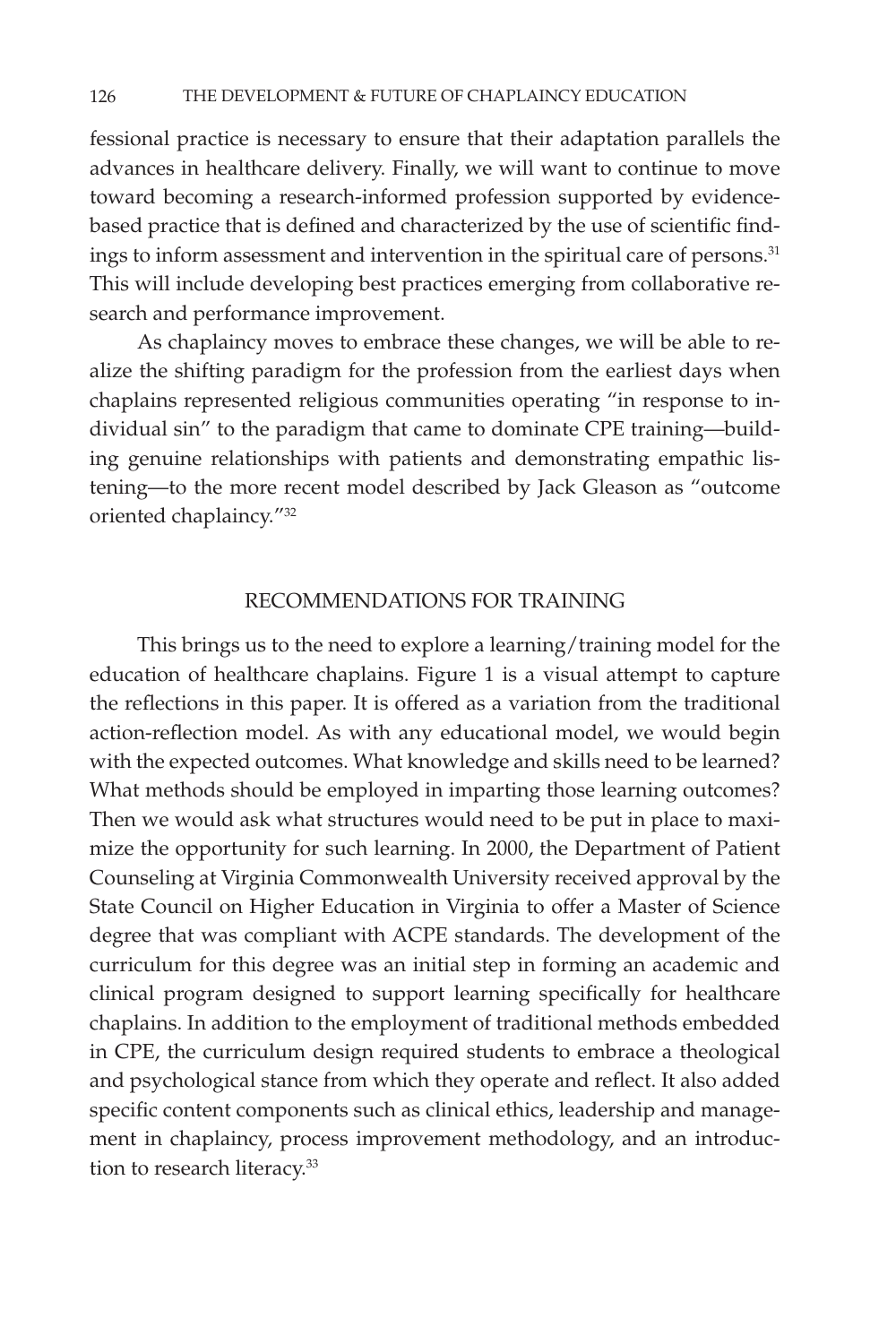

**Figure 1**. Learning Model Undergirding the Proposed Chaplaincy Curriculum

Richard Cabot called for the "clinical year" as fundamental for reforming theological education. His purpose was to ensure that clergy developed pastoral and professional competence. Not until 1961 was a 24-week clinical training recommended as a requirement for chaplain certification.<sup>34</sup> Only later did a full year of clinical training become the standard for certification as a chaplain. My first recommendation would be that training for chaplaincy move from a one- to a two-year timeframe beyond the graduate degree in theological education. Table 1 provides an outline of a proposed two-year program of chaplaincy training.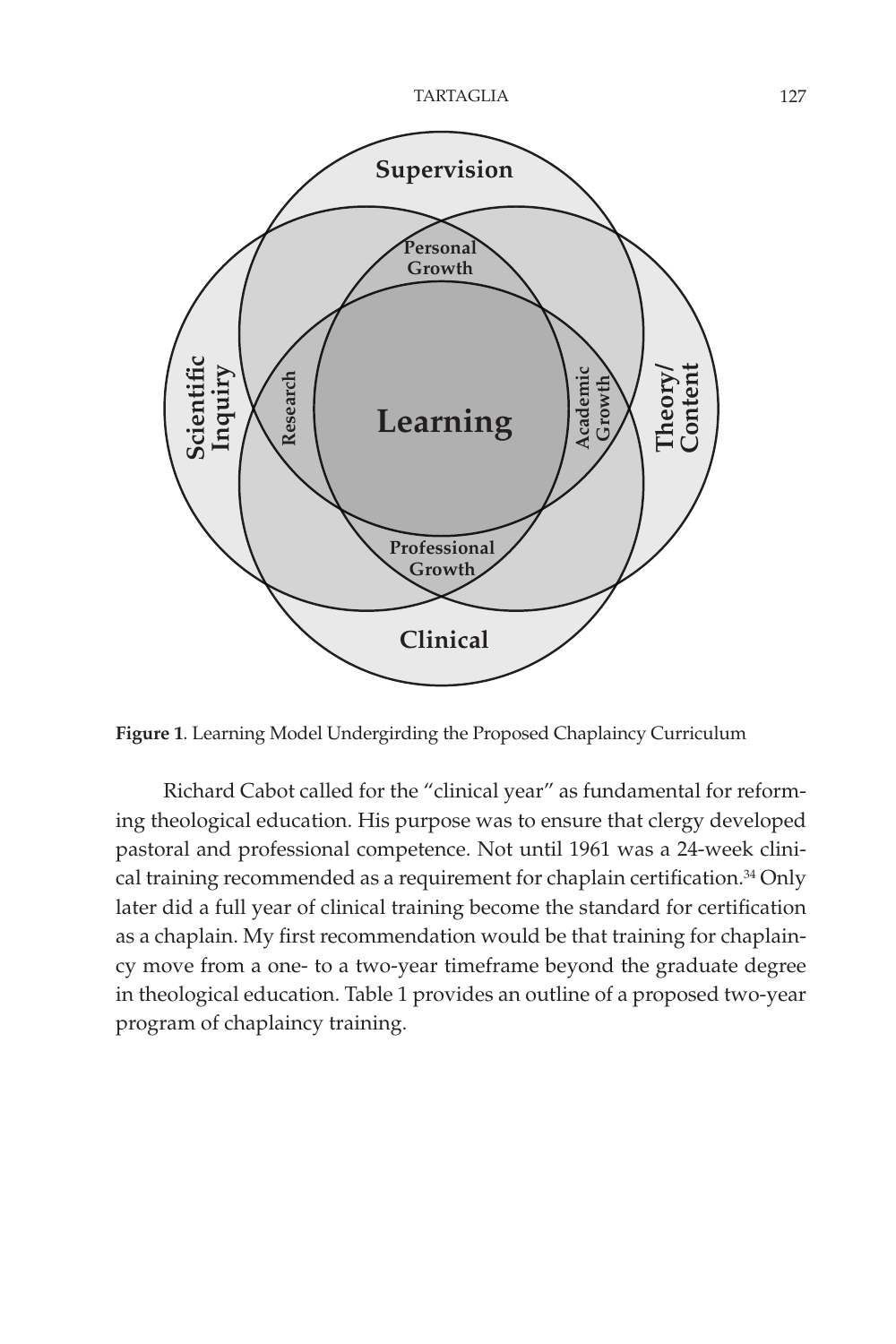| <b>Curriculum</b><br><b>Framework</b> | Year 1                                                                                                                                                                                                                                                                                                                                                                                                                                                             | Year <sub>2</sub>                                                                                                                                                                                                                                                                                                                                                                                                                                                                                                                                  |
|---------------------------------------|--------------------------------------------------------------------------------------------------------------------------------------------------------------------------------------------------------------------------------------------------------------------------------------------------------------------------------------------------------------------------------------------------------------------------------------------------------------------|----------------------------------------------------------------------------------------------------------------------------------------------------------------------------------------------------------------------------------------------------------------------------------------------------------------------------------------------------------------------------------------------------------------------------------------------------------------------------------------------------------------------------------------------------|
| Learning<br>Environment               | <b>Facilitating Conditions</b><br>that Promote Learning<br><b>Environment Built to Support</b><br><b>Outcomes</b><br><b>Supported by Teleological</b><br><b>Ethical Assumption</b>                                                                                                                                                                                                                                                                                 | <b>Exploration of Richness of Clinical Context</b><br><b>Environment Exists to Support Outcomes</b><br><b>Supported by Integrated Ethical</b><br><b>Assumptions</b>                                                                                                                                                                                                                                                                                                                                                                                |
| Learning<br>Outcomes                  | <b>Peer Learning</b><br><b>Pastoral formation</b><br><b>Pastoral Competence</b><br><b>Aligned with ACPE Outcomes</b><br><b>Pastoral Identify and Personal</b><br>Authority                                                                                                                                                                                                                                                                                         | <b>Demonstrated Professional Peerships</b><br><b>Aligned with BCC Competencies</b><br><b>Focused on Standards of Professional</b><br><b>Practices</b><br>Establishing Professional Identify and<br><b>Authority</b>                                                                                                                                                                                                                                                                                                                                |
| Supervision                           | <b>Traditional CPE Model</b><br><b>CPE Supervisor as</b><br><b>Primary Instructor</b><br><b>Learning That Is Personal</b><br><b>Defined by Supervisor/Student</b><br>Alliance<br>Theory in Use vs. Espoused<br><b>Theory (Argyris)</b><br><b>Thinking Reflectively</b>                                                                                                                                                                                             | <b>Multiple Teacher Model/Content Experts</b><br><b>CPE Supervisor as Coordinator</b><br>Supervision in the Healthcare Context<br><b>Use of Clinical Educators</b><br><b>Facilitation of the Use of Available</b><br><b>Resources</b><br>Learning as a Collaborative Effort<br><b>Intentional Use of Theory</b><br><b>Thinking Critically and Creatively</b>                                                                                                                                                                                       |
| Teaching/<br>Theory/<br>Content       | <b>Introduction to Critical Content</b><br><b>Pastoral Care Theory</b><br><b>Claiming a Theory: Theology</b><br>and Personality<br><b>Use of Verbatims</b><br>Group Process: Personal and<br><b>Peer Functioning</b><br><b>Leadership Theory</b><br><b>Bio-Medical Ethics: History and</b><br>Theory<br>Care of the Dying<br>Videotaping<br>Social and Cultural Factors in<br><b>Pastoral Care Relationship</b><br><b>Bringing Resources to</b><br><b>Seminars</b> | <b>Content Driven by Clinical Context</b><br><b>Disease and Disease Processes</b><br>Assessment/Intervention<br><b>Comprehensive Case Studies</b><br><b>Case Study Method</b><br><b>Regular Participation in Rounds</b><br>Assume an Administrative Task<br><b>Organizational Theory</b><br><b>Ethics Committee/Grand Rounds</b><br><b>Death and Bereavement Studies</b><br><b>Complicated Grief</b><br>Social and Cultural Factors Impacting<br><b>Delivery of Healthcare</b><br><b>Bringing Students to Significant</b><br>Educational<br>Events |

# **Table 1. Outline of a Proposed Two-Year Curriculum for Training Chaplains**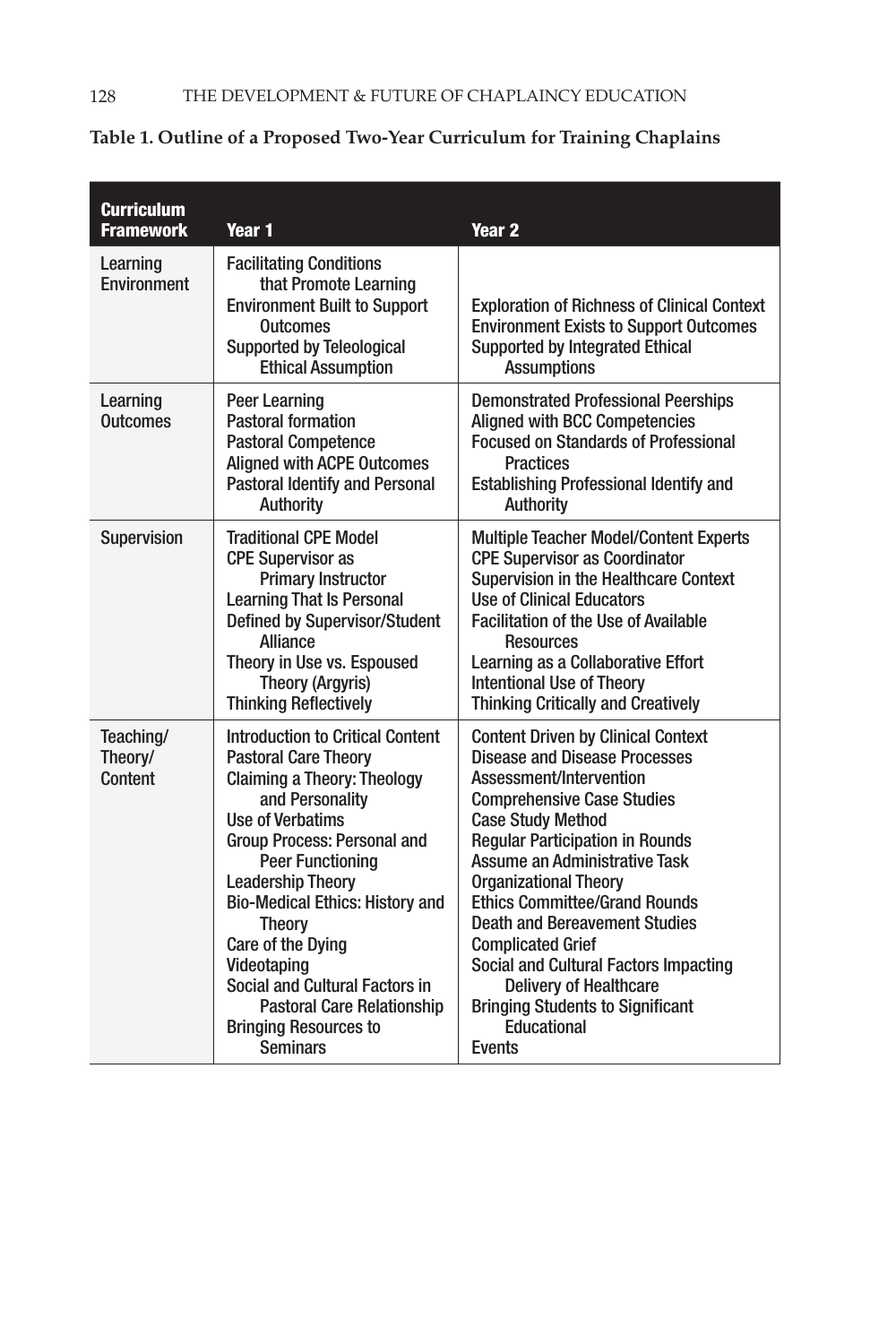| <b>Curriculum</b><br><b>Framework</b>     | Year 1                                                                                                                                                                                                              | Year 2                                                                                                                                                                                                                                                                                                                          |
|-------------------------------------------|---------------------------------------------------------------------------------------------------------------------------------------------------------------------------------------------------------------------|---------------------------------------------------------------------------------------------------------------------------------------------------------------------------------------------------------------------------------------------------------------------------------------------------------------------------------|
| Service/<br>Clinical<br>Practice          | <b>Participation in Meaningful</b><br><b>Ministry</b><br>Focus on Caring for the Indi-<br>vidual<br><b>Genuineness and Empathic</b><br>Listening Paradigm<br><b>All CPE Programs</b><br><b>Person-Centered Care</b> | Demonstrating Competence of Meaningful<br><b>Ministry</b><br>Focus on Caring for the Organization<br>Assessment/Intervention/Outcome<br>Paradigm<br><b>Caring for Groups/Compassion Fatique</b><br><b>Leadership Opportunity</b><br><b>CPE Programs Accredited for Healthcare</b><br>Chaplaincy<br><b>Patient-Centered Care</b> |
| <b>Scientific</b><br>Inquiry/<br>Research | <b>Engage Curiosity</b><br>Introduction to Research<br><b>Basics</b><br><b>Research Resources:</b><br><b>Databases</b><br><b>Developing Literature Reviews</b><br>Introduction to Performance<br>Improvement        | <b>Commitment to the Scientific Method</b><br>Participation in Inter-Professional Journal<br>Clubs<br>Participation in a Research Activity<br>Develop a Single Case Research Study<br>Participation in Improvement Initiative<br><b>Focus on Evidence-Based Practice</b>                                                        |

## *Year 1*

The first year's focus in this model corresponds to the current outcomes of CPE, namely, formation, reflection, and competence following the standard introduction to clinical practice. Learning that is purposeful and informed involves both environment and outcome. Responsibility to establish an environment whereby the student can achieve the learning outcomes begins with the educator, who in this context is the CPE supervisor. The emergence and development of CPE has focused on the supervisor as the guide to help the learner achieve his/her own purposes. The supervisor is the catalyst in the learning process and is responsible for creating an environment that facilitates learning. This requires sufficient space for students to explore new opportunities and to identify and test previously held assumptions about ministry, as well as their ability to "practice" what they "espouse" about it. The supervisor will need to promote an environment where differences are respected and failures tolerated. While the supervisor defines the structure in which learning occurs, considerable content emerges from the needs and purposes of the learners.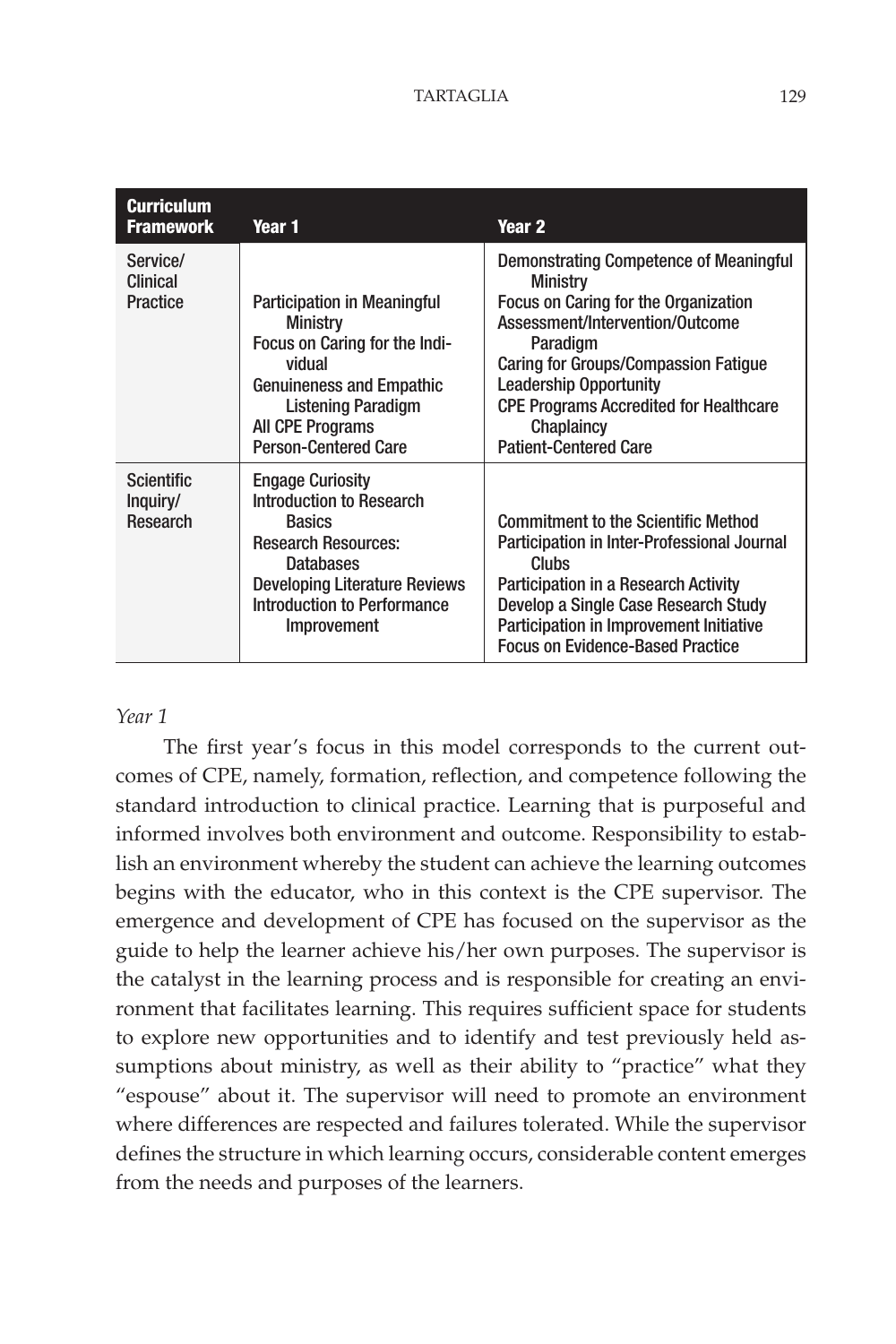#### 130 the Development & Future of Chaplaincy Education

The early founders of the CPE movement focused more on the medium than the message, more on the process of learning than the content of the lesson. The teaching component of supervisory practice is critical if students are going to learn the theory needed to maintain a rigorous action-reflection model that integrates new learning into current theories of operation. Here, learning is content-driven and students are exposed to what will later need to be mastered. The third component of this learning model involves clinical practice. Experiential learning occurs through active involvement in a clinical context. The clinical setting, as the locus for students to encounter physical and existential suffering, is the core of the profession. Living human documents, patients and families, are both the recipients of care and the subjects from whom we learn. The clinical context provides the setting in which students test their professional identity, struggle with personal and professional authority, and explore their place within a professional community.

What about the fourth component—research—in the first year? This is where Dewey once again becomes relevant. Here, students would pay intentional attention to the scientific method. The role of the supervisor is to promote a posture of curiosity. Why didn't something work, or why did it work? If I offered an intervention that worked for one patient, why didn't it work for another patient? Students would also be introduced to basic research language.

#### *Year 2*

Progressing to year two comes with the student's commitment to embrace the richness of the environment (the clinical context) in order to achieve the learning outcomes associated with certification. As such, the role of the supervisor or teacher changes dramatically. While the supervisor would be responsible for the curriculum, the clinical context would be the locus of instruction. Shadowing, observation, peer evaluation, and reflection would replace verbatims. Case studies would be comprehensive reviews that incorporate not only the immediate crisis but a detailed study of the illness and its impact on the patients and significant others. Supervision in the second year would include program oversight by a certified CPE educator within a multiple teacher model. The experts would come from within the healthcare field, and chaplain trainees would learn in an inter-professional setting along with other healthcare students. CPE supervisors would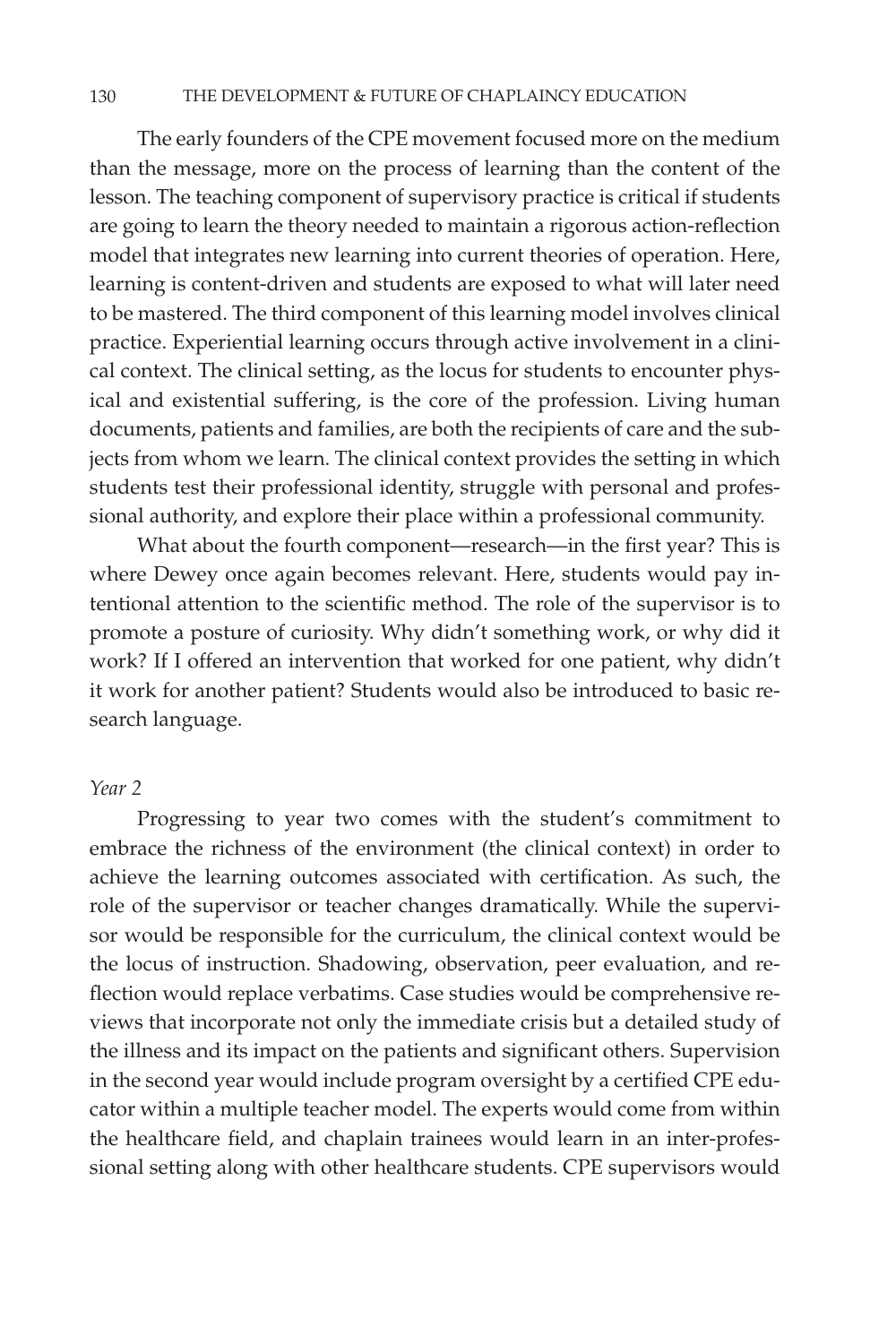collaborate with certified chaplains who would provide direct mentoring in the clinical setting.

In this model, clinical service and practice would shift from caring for the individual to learning how to care for the organizations where chaplains work. This would enable learners to embrace opportunities to practice group leadership skills.

Finally, there would be more active and engaged participation in research activities. Students would demonstrate research literacy and have the opportunity to move toward research participation. Students would learn some basic application of research methods as well as research vocabulary to enhance their consumption of relevant literature. Participation in activities such as inter-professional journal clubs would enable chaplain trainees to explore opportunities for collaborative process improvement, research, or the exploration of best practices.

Clearly there are challenges to this model. Adding another level of accreditation to ACPE programs that wish to train healthcare chaplains will require compromises in order to establish a standardized curriculum through a joint effort among groups such as the ACPE and the Association of Professional Chaplains. Getting students "to the job" will take longer. This might provide an opportunity to re-evaluate the need for three versus two years of theological education. Perhaps the entire clinical training could collapse into an intensive eighteen months, if all eighteen months were completed in a chaplaincy-track accredited program.

## **CONCLUSION**

The CPE movement was a reform in theological education that moved the normative perspective from deontology to teleology. While there is considerable consensus that learning in CPE is transferrable, the contextual aspects of what needs to be learned and delivered require continued attention. While learning how to learn is an art to be developed, knowledge that is contextually relevant is essential. Learning about healthcare, the culture of healthcare organizations, disease processes, and the emotional impact of diseases on the human spirit is critical. The ethical reformation lies before us.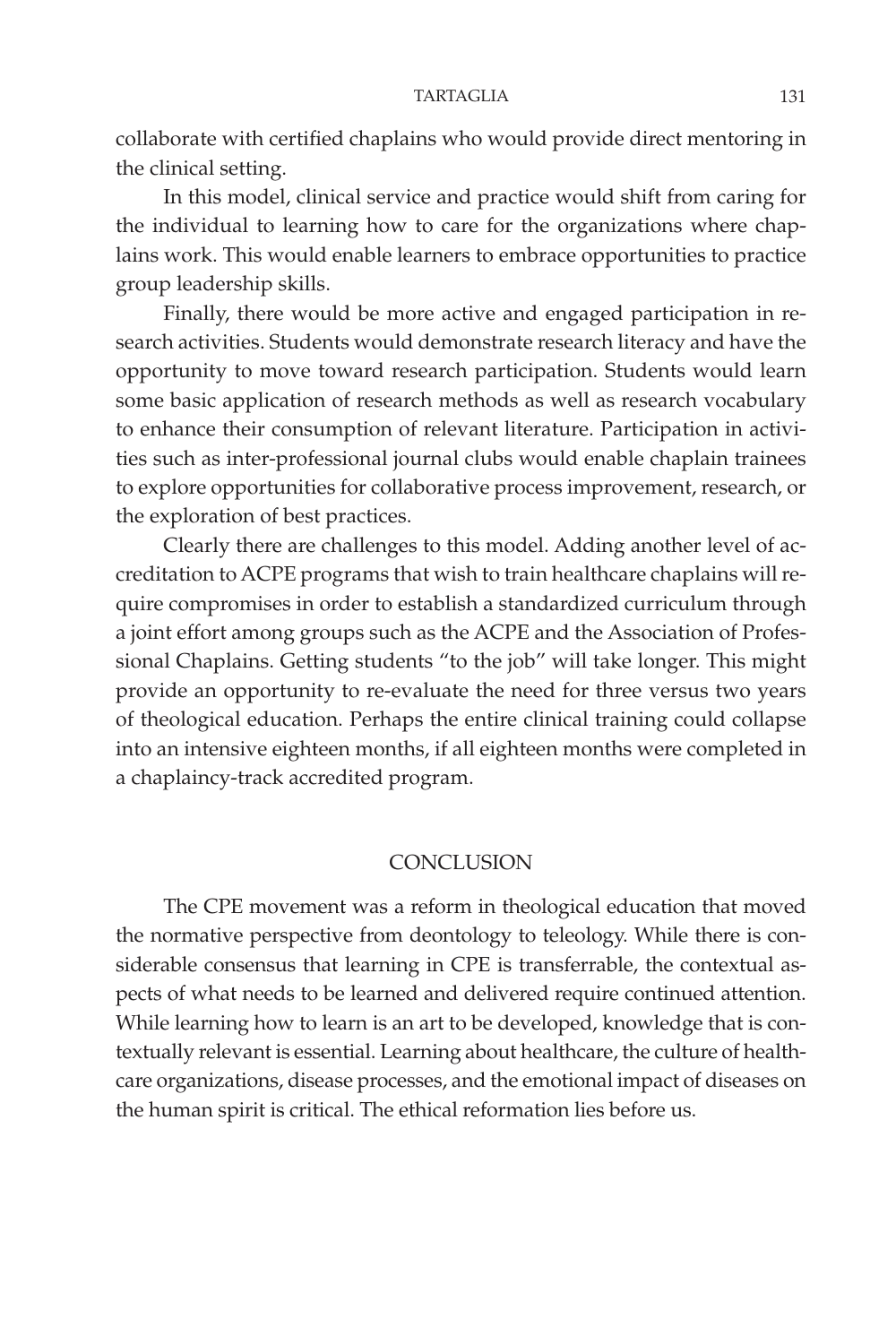#### **NOTES**

- 1. Kevin Massey "Surfing Through a Sea Change: The Coming Transformation of Chaplaincy Training," *Reflective Practice* 34 (2014): 144–52. See also the responses by William DeLong, Amy Greene, and Cynthia V. Vaughn.
- 2. George Fitchett, Alexander Tartaglia, Diane Dodd-McCue, Patricia Murphy, "Educating Chaplains for Research Literacy: Results of a National Survey of Clinical Pastoral Education Residency Programs," *Journal of Pastoral Care & Counseling* 66, no. 1 (2012): 1–12; Alexander Tartaglia, George Fitchett, Diane Dodd-McCue, Patricia Murphy, Paul Derrickson, "Teaching Research in Clinical Pastoral Education: A Survey of Model Practices," *Journal of Pastoral Care & Counseling* 67, no. 1 (2013): 1–14.
- 3. Association of Professional Chaplains, "Standards of Practice for Professional Chaplains in Acute Care Settings," (2009) Accessed April 11, 2014. http://www.professionalchaplains.org/files/professional\_standards/standards\_of\_practice/standards\_ practice\_professional\_chaplains\_acute\_care.pdf.
- 4. George Fitchett, Alexander Tartaglia, Kevin Massey, Beth Jackson-Jordan, Paul Derrickson, "Incorporation of BCC Competencies in ACPE Residency Curricula" (unpublished manuscript draft in process, 2015).
- 5 Alexander Tartaglia, Tim Ford, Diane Dodd-McCue, Charles Demm, Alma Hassell, "Use of Electronic Medical Records in ACPE Residency Programs" (unpublished manuscript in process, 2015).
- 6. Tim Ford and Alexander Tartaglia, "The Development, Status, and Future of Healthcare Chaplaincy," *Southern Medical Journal* 99, no. 6 (2006): 675–79.
- 7. E. Brooks Holifield, "Ethical Assumptions of Clinical Pastoral Education," *Theology Today* 36, no. 1 (1979): 30.
- 8. Max Stackhouse, "Ethics: Social and Christian," *Andover Newton Quarterly* 13 (1973): 175–80.
- 9. Ibid., 180ff.
- 10. Edward E. Thornton, *Professional Education for Ministry: A History of Clinical Pastoral Education* (Nashville: Abingdon Press, 1970), 42; Wendy Cadge, *Paging God: Religion in the Halls of Medicine* (Chicago: University of Chicago Press, 2012), 24.
- 11. Richard C. Cabot, "Adventures on the Borderline of Ethics: Plea for the Clinical Year in the Course of Theological Education," *The Survey* 4, no. 5 (1925), 275ff; Allison Stokes, *Ministry After Freud* (New York: Pilgrim Press, 1985), 53.
- 12. Charles E. Hall, *Head and Heart: The Story of the Clinical Pastoral Education Movement* (Decatur, GA: Journal of Pastoral Care Publications, 1992), 6.
- 13. Richard C. Cabot and Russell L. Dicks, *The Art of Ministering to the Sick* (New York: Macmillan Co., 1936); Thornton, *Professional Education for Ministry,* 48.
- 14. Stokes, *Ministry after Freud*, 52.
- 15. Hall, *Head and Heart*, 10.
- 16. Ibid., 23.